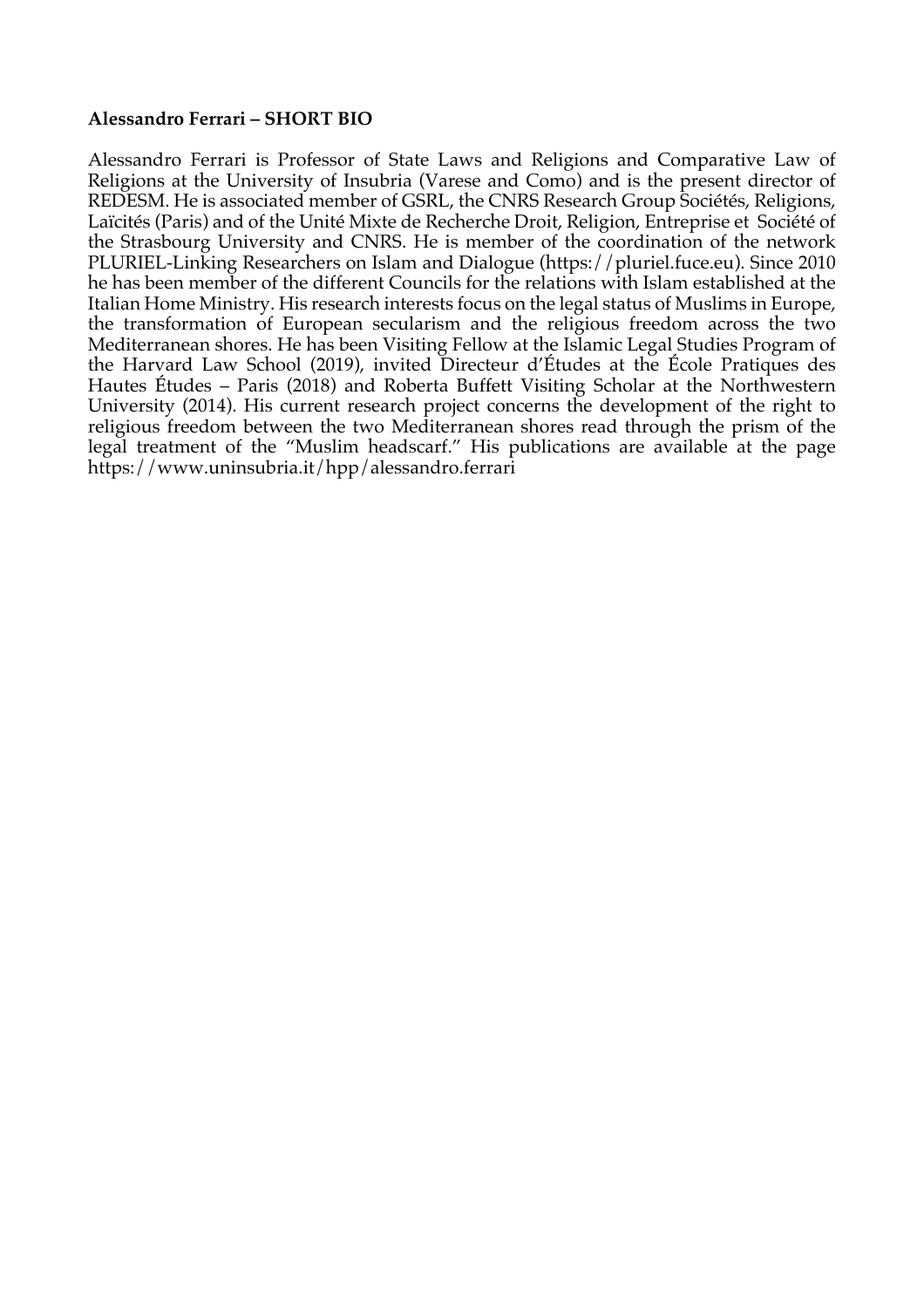## **Alessandro Ferrari – Candidature at the EC of EuARe**

My candidature for the EC of EuARe is conceived as representing the legal dimension of religious studies. The study of both the state rights in religious matters and religious laws is fundamental in understanding globalisation and contemporary societal transformations. In an age where ancient separations fall away and the osmosis between legal systems becomes increasingly evident, attention to the transformations of state and religious legal categories and principles constitutes an indispensable element for interdisciplinary research and for understanding the reality that surrounds us. In particular, for a deeper comprehension of the European dynamics of the religious, an attentive look at the southern shore of the Mediterranean appears fundamental. The transformative dynamics of this shore today are a whole with the developments on the Northern shore. For these reasons, while I would put myself at the service of a fruitful experience, I would commit myself, on the one hand, to strengthen links between the two Mediterranean shores; on the other, to nurture a broad comparative perspective capable of testing the "European model about religion(s)" in the light of the gazes of the researchers of other continents. Specific moments dedicated to young researchers would be very important in my opinion.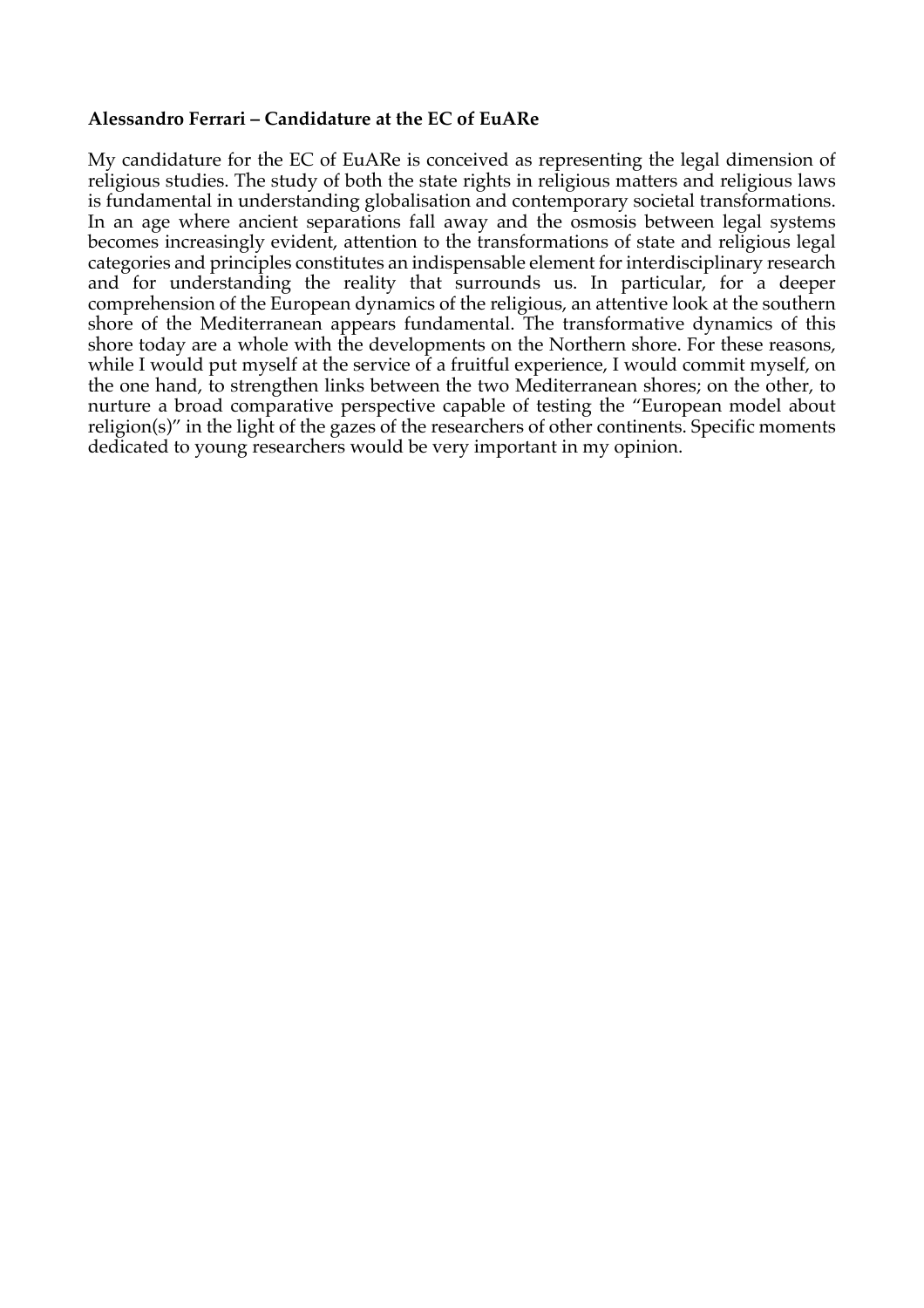|                                                            | STUDIOR                                                                                                                                                                                                                                                                                                                                               |
|------------------------------------------------------------|-------------------------------------------------------------------------------------------------------------------------------------------------------------------------------------------------------------------------------------------------------------------------------------------------------------------------------------------------------|
| <b>PERSONAL DATA</b>                                       |                                                                                                                                                                                                                                                                                                                                                       |
| <b>Vitae</b><br><b>Curriculum</b><br>(Ferrari, Alessandro) |                                                                                                                                                                                                                                                                                                                                                       |
|                                                            |                                                                                                                                                                                                                                                                                                                                                       |
|                                                            |                                                                                                                                                                                                                                                                                                                                                       |
| Name                                                       | • Alessandro Ferrari                                                                                                                                                                                                                                                                                                                                  |
| Date of Birth                                              | • 21 November 1969                                                                                                                                                                                                                                                                                                                                    |
| <b>Present Position</b>                                    | • Full Professor                                                                                                                                                                                                                                                                                                                                      |
| University                                                 | • Università degli Studi dell'Insubria (Insubria University - Como and<br>Varese) – Department of Law, Economy and Cultures                                                                                                                                                                                                                           |
| Teaching                                                   | Law and Religion, Comparative Religious Laws, Mediterranean<br>Islam: History, Law(s) and Religious Institutions                                                                                                                                                                                                                                      |
| <b>University Address</b>                                  | • Via S. Abbondio, 12, 22100 Como, Italia                                                                                                                                                                                                                                                                                                             |
| University Telephone                                       | $\bullet$ 0039/031-2384301<br>$-0039/031-2384312$                                                                                                                                                                                                                                                                                                     |
| University Fax                                             | $\bullet$ 0039/031 - 2384309                                                                                                                                                                                                                                                                                                                          |
| Email                                                      | · alessandro.ferrari@uninsubria.it                                                                                                                                                                                                                                                                                                                    |
| <b>EDUCATION</b>                                           |                                                                                                                                                                                                                                                                                                                                                       |
|                                                            |                                                                                                                                                                                                                                                                                                                                                       |
| <b>Studies</b>                                             | • 2003: PhD Law and Religion (French and Italian Secularism: a<br>comparison) – University of Paris XI – mention with honour with<br>compliments of the jury<br>1999: PhD Law and Religion (The legal status of religious schools<br>in Italy and France) – University of Milan – mention excellent<br>• 1993: Llb - University of Modena - cum laude |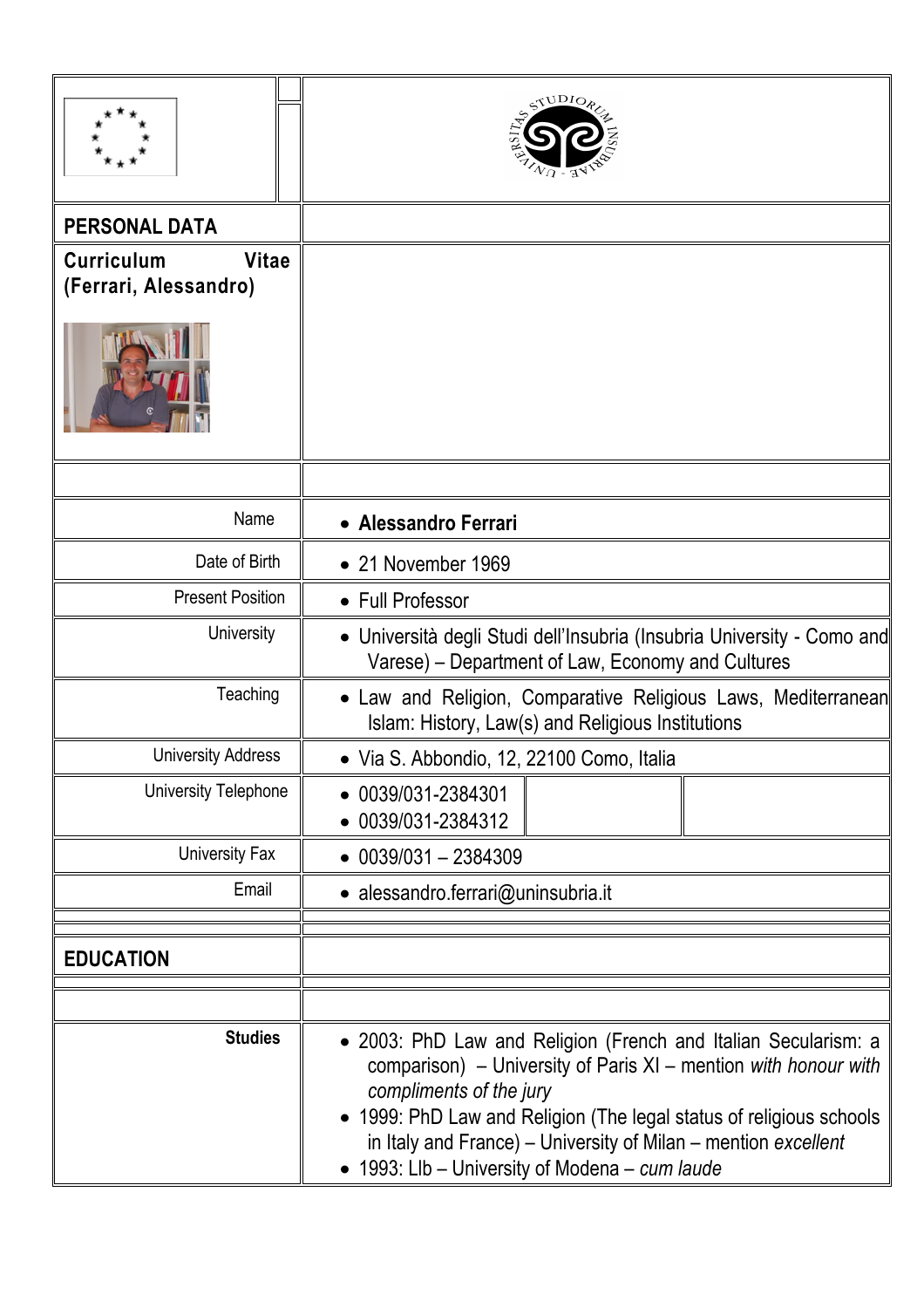| <b>Grants and Awards</b>                             | • 2019: Visiting Fellow Harvard Law School (March-July 2019),<br><b>Islamic Legal Studies Program</b><br>• 2018: Directeur invité Ecole Pratique des Hautes Etudes - Paris<br>• 2014 Roberta Buffet Visiting Professorship (Northwestern<br>University - Evanston - IL)<br>• 2014: Erasmus Visiting Professorship Grant (Universidad de<br>Alcalá $- S.$<br>• 2012: Erasmus Visiting Professorship Grant (Université d'Albi –<br>F.)<br>• 2005 Chercheur invité Groupe Sociologie des Religions et de la<br>laïcité – CNRS Paris<br>• 1999-2000: Research Grant – University of Milan<br>• 1995: Jemolo Prize for the best paper of a young researcher in<br>Law and Religion<br>• 1994-1995: Gratianus grant for a term at the Canon Law Faculty<br>of the Institut Catholique de Paris |
|------------------------------------------------------|------------------------------------------------------------------------------------------------------------------------------------------------------------------------------------------------------------------------------------------------------------------------------------------------------------------------------------------------------------------------------------------------------------------------------------------------------------------------------------------------------------------------------------------------------------------------------------------------------------------------------------------------------------------------------------------------------------------------------------------------------------------------------------------|
| <b>Previous Teaching</b>                             | • 1999-2005: Lecturer and Senior Lecturer – University of Milan                                                                                                                                                                                                                                                                                                                                                                                                                                                                                                                                                                                                                                                                                                                          |
| <b>PRESENT</b><br>TEACHING<br>AND<br><b>RESEARCH</b> |                                                                                                                                                                                                                                                                                                                                                                                                                                                                                                                                                                                                                                                                                                                                                                                          |
| Teaching                                             | ∥Insubria University<br>Law and Religion (2005 to date).<br>Canon Law and Comparative Religious Laws (2005 to date).<br>Mediterranean Islam (2009 to date).<br><b>University of Padua</b><br>Master Studi sull'Islam in Europa (2012 to date)                                                                                                                                                                                                                                                                                                                                                                                                                                                                                                                                            |
|                                                      | <b>Others Universities (selection)</b>                                                                                                                                                                                                                                                                                                                                                                                                                                                                                                                                                                                                                                                                                                                                                   |
|                                                      | 2018 directeur d'études invite Ecole Pratique des Hautes Etudes<br>Paris (séminaire d'études: janvier-février 2018)<br>2012-2018: Université de Strasbourg (F): Master Islamologie<br>2014 (October-December): Northwestern University (Evanston - IL)<br>Buffet Visiting Professor - Courses on "Islam in Europe" and "Islam and<br>Contemporary Constitutional Changes in Mena Countries;<br>2014 (December 2 <sup>nd</sup> -3 <sup>rd</sup> ): Indiana University (Bloomington-<br>IN)<br>ectures:                                                                                                                                                                                                                                                                                    |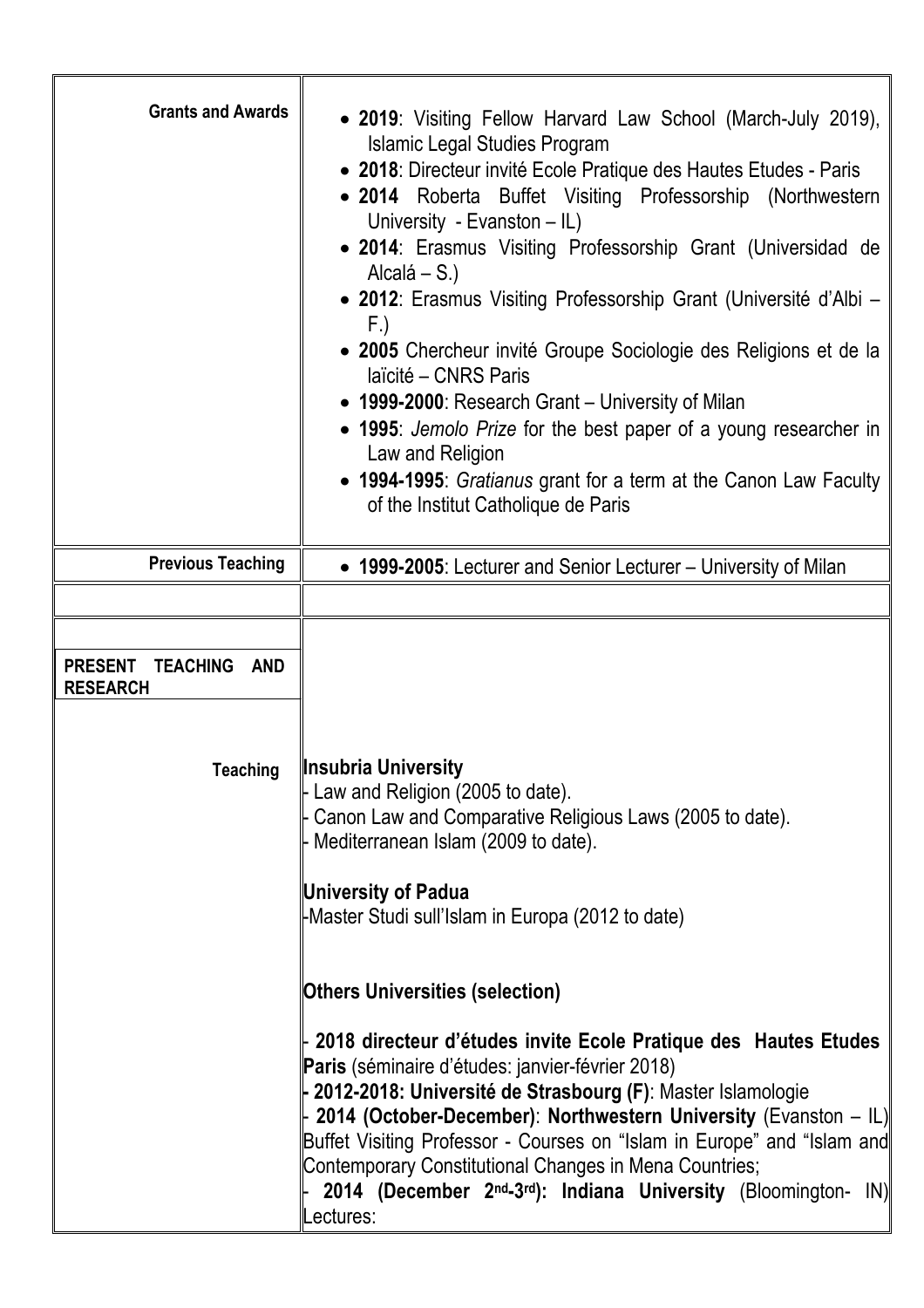|                           | Maurer Law School, 'Religious Freedom' on Two Sides of the                                                                      |
|---------------------------|---------------------------------------------------------------------------------------------------------------------------------|
|                           | Mediterranean: Between the Arab Spring and a European Autumn;                                                                   |
|                           | Dept. Religious Studies: European Islam and European right to religious                                                         |
|                           | freedom:                                                                                                                        |
|                           | 2014 (November 17th): Notre Dame University $-$ (IN)<br>Lecture: Europe and Islam: the Challenge of Diversity                   |
|                           | 2014 (April): Universidad de Alcalá - (Alcalà de Henares, Madrid)                                                               |
|                           | Erasmus course on Law and Religion                                                                                              |
|                           | 2012 (November): Université Albi                                                                                                |
|                           | Erasmus course on Law and Religion                                                                                              |
|                           | 2008 (February) UQAM (Université du Québec à Montréal)                                                                          |
|                           | Visiting Professorship;                                                                                                         |
|                           | 2001-2012 University of Milan - Courses on                                                                                      |
|                           | Religious Laws and Human Rights (2003-2004; 2011-2012);                                                                         |
|                           | History of Canon Law (2010-2011);                                                                                               |
|                           | Marriage in Canon Law (2002-2003);                                                                                              |
|                           | The Heritage of Canon law in Contemporary Legal Systems (2001-2002).<br>- 2005-2008: Theological Faculty of Lugano – Courses on |
|                           | Canon and Civil Laws(2007-2008);                                                                                                |
|                           | Protestant Law (2005-2006).                                                                                                     |
|                           | - 2005: Theological Faculty of Bologna – Course on                                                                              |
|                           | Catholic Church and Secularism, (2005)                                                                                          |
|                           | - 1995-2001: University of Trento – Courses on                                                                                  |
|                           | Islamic Law, (1995-1996; 1996-1997; 1999-2000; 2000-2001).                                                                      |
|                           |                                                                                                                                 |
| <b>PhD students</b>       | Tutor of different PhD students from different Universities for thesis on the                                                   |
|                           | ∥right to religious freedom.                                                                                                    |
|                           |                                                                                                                                 |
|                           |                                                                                                                                 |
| <b>Research interests</b> | -Law and Religion in Europe;<br>-Legal status of Islam in Europe;                                                               |
|                           | -Law, Constitutions and Religion in the Mediterranean Space                                                                     |
|                           | - Laïcité and Secularism                                                                                                        |
|                           |                                                                                                                                 |
|                           | Director of the departmental research centre REligions, Laws and                                                                |
|                           | Economies in the Mediterranean Space (REDESM), www.redesm.org;                                                                  |
|                           |                                                                                                                                 |
| <b>Research Projects</b>  |                                                                                                                                 |
|                           | 2021 to date: Integra Project (FAMI), with the Directorate of Religions of                                                      |
|                           | the Ministry of the Interior, for the civic integration of new religious<br>presences in Italy                                  |
|                           | - 2017 to date: participation in the "Politique et Religions" research group                                                    |
|                           | at the Collège de Bernardins (Paris)                                                                                            |
|                           | 2018-2021 PRIMED: Prevention and Interaction in the Trans-                                                                      |
|                           | Mediterranean Space (Cooperation between Italian universities and                                                               |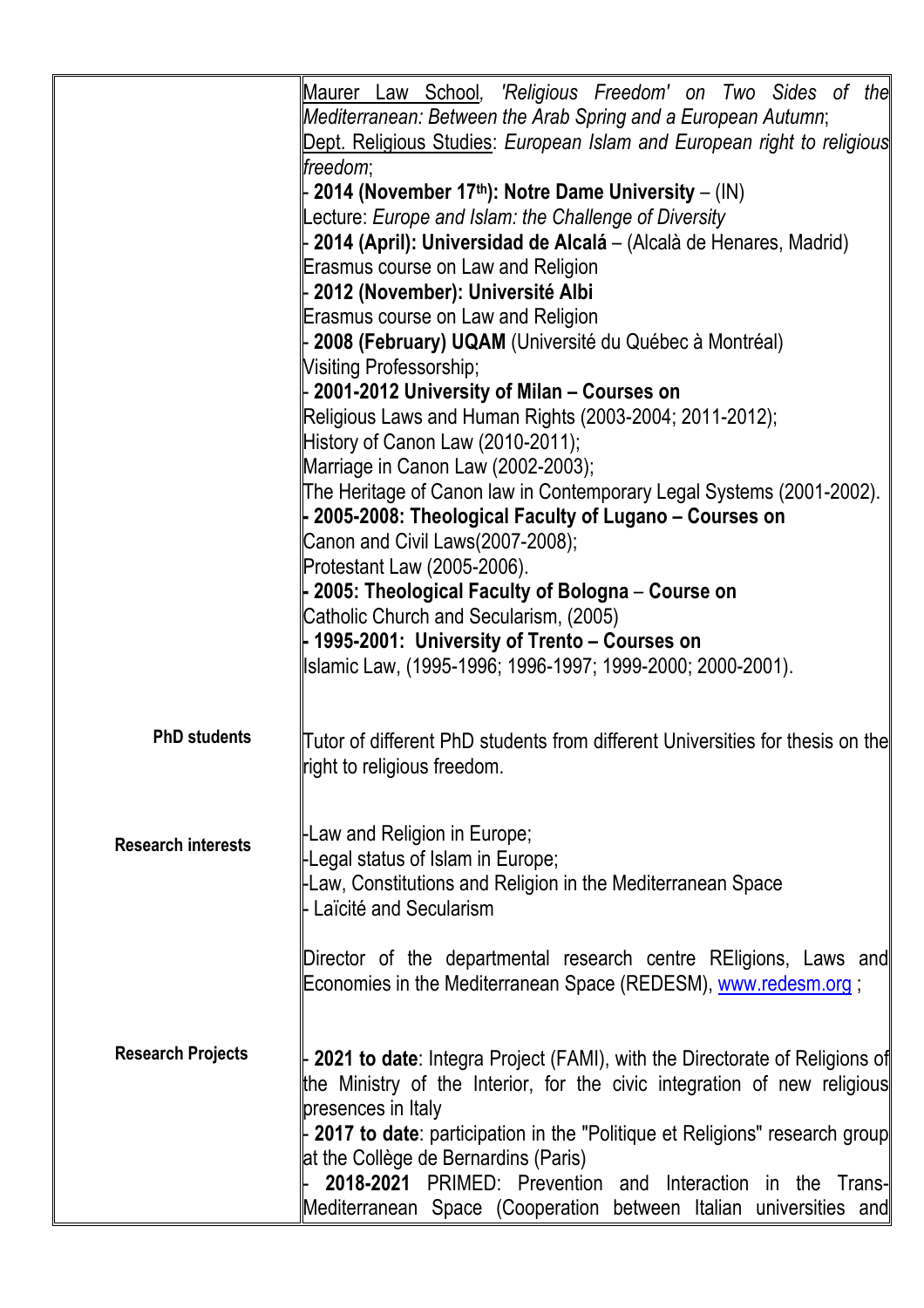|                                 | ∥universities of the Organisation of Islamic Cooperation) : Co-coordinator of∥<br>the international project and responsible for the activities of the University                                                                                                                                  |
|---------------------------------|---------------------------------------------------------------------------------------------------------------------------------------------------------------------------------------------------------------------------------------------------------------------------------------------------|
|                                 | of Insubria<br><b>2016-2020</b> : Participation in the project "The Politics of Religion at Home<br>and Abroad" funded by the Luce Foundation and coordinated by<br>Professors W. Fallers Sullivan and E. Shakman Hurd;                                                                           |
|                                 | 2016-2019: participation in the research project Rights, duties, solidarity:<br>European constitutions and Muslim immigration - 2016- 3604/001- 001<br>rights, duties, solidarity: European constitutions and Muslim immigration -                                                                |
|                                 | 2016-3604/001-001, funded by the European Union;<br>2013-2019: Member of the drafting group of the bill on freedom of                                                                                                                                                                             |
|                                 | conscience and religion at the Astrid Foundation (Rome).<br>2014-2016: Participation in the research project "CIRIT" (La circision<br>rituelle, enjeux de droit, enjeux de vérité) coordinated by the Université de                                                                               |
|                                 | Strasbourg;<br>2014-2016: Coordinator of the "Freedom of thought and religion" section<br>of the project "Knowing mestizaje, governing change" of the OASIS<br>Foundation (Milan), funded by Cariplo                                                                                              |
|                                 | 2013-2015: A.L.I. research project "Accoglienza Lavoro Interazione -<br>∥Percorsi in Rete per i minori stranieri non accompagnati" (Bando Fei∥<br>Ministero dell'Interno 2013 - lead partner: Comune di Como), research                                                                           |
|                                 | coordinator for Università dell'Insubria on the integration of minors in the<br>territory of Como.<br>2010-2013: participation in the research project Religare, Religious                                                                                                                        |
|                                 | Diversity and Secular Models in Europe (FP7 EU Research project)<br>2009-2012: Coordinator of the inter-university project "Nuove presenze<br>religiose in Italia" (www.fidr.it) funded by Compagnia S. Paolo (Turin)<br>under the patronage of the Ministry of the Interior and the Ministry for |
|                                 | Integration and International Cooperation.<br>2007-2010: National coordinator of the "PRIN" project, "Religious<br>∥freedom and legal pluralism in multicultural Europe: comparing paradigms  <br>of integration", funded by the Ministry of University.                                          |
| <b>Book Series and Journals</b> | Director of the Giappichelli-Routledge series Religion, Laws and<br>Economies in the Mediterranean Space                                                                                                                                                                                          |
|                                 | Associate editor of Brill Research Perspectives in Law and Religion<br>Editoriale Board of no. 1 of "Quaderni di diritto e politica ecclesiastica", il<br>Mulino, Bologna.                                                                                                                        |
|                                 | International Advisory Board of the "Greek Journal of Religious<br>Education".<br>International Advisory Board of the Journal of Islamic Research.                                                                                                                                                |
|                                 | International Advisory Board of the "British Journal of Religious<br>Education", Routledge (2002-2019).                                                                                                                                                                                           |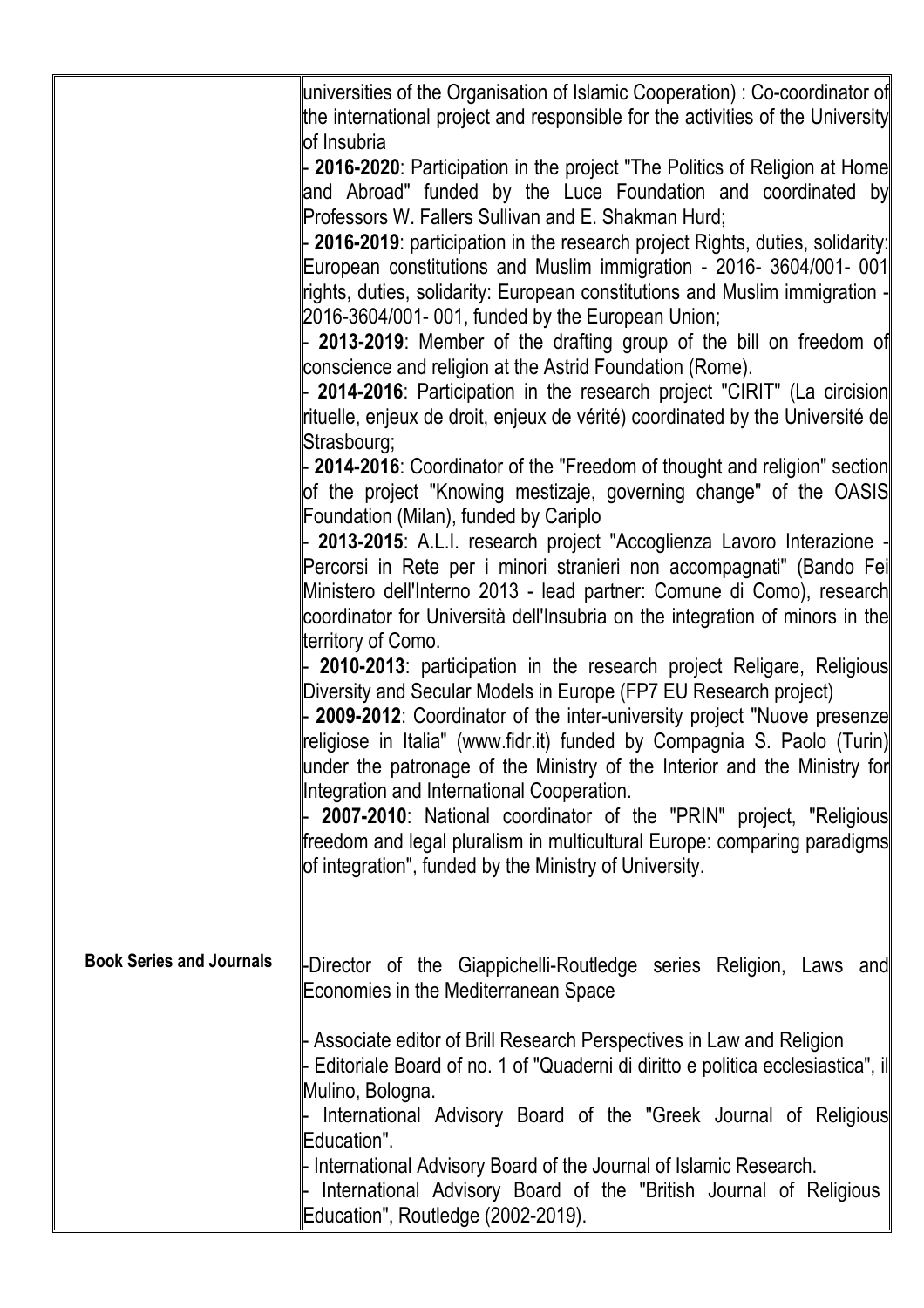| <b>Affiliations</b>                 | International Consortium for Law and Religious Studies (ICLARS)<br>PLURIEL-Plateforme universitaire de recherche sur l'islam at the<br>Université Catholique de Lyon;<br>- CNRS Research Group Societies, Religions, Laity (GSRL - Cnrs-EPHE<br>Veme séction, Paris);<br>Centre Prisme Politics, Religion, Institutions and Societies: European<br>Mutations - University of Strasbourg<br>Centre for Law and Religion of the Cardiff Law School<br>CEM - Centre for the Study of the Contemporary Middle East at the<br>University Cà Foscari (Venice);<br>CIPMO - Italian Centre for Peace in the Middle East<br>- International Scientific Board of the Master of Studies on Islam in Europe<br>(now Religions, Politics and Citizenship) at the University of Eastern∥<br>Piedmont-University of Padua. |
|-------------------------------------|-------------------------------------------------------------------------------------------------------------------------------------------------------------------------------------------------------------------------------------------------------------------------------------------------------------------------------------------------------------------------------------------------------------------------------------------------------------------------------------------------------------------------------------------------------------------------------------------------------------------------------------------------------------------------------------------------------------------------------------------------------------------------------------------------------------|
| <b>Third Mission</b><br>(selection) | 2010 to date: member of the Councils/Committees/Tables for relations<br>with Italian Islam at the Ministry of the Interior<br>2015 to date: member of the "Islam Study Table" of the Office for<br>Interreligious Dialogue of the Conferenza Episcopale Italiana (CEI)<br>(UNEDI)<br>$\vert$ 2013-2019 : Member of the drafting group of the bill on freedom of<br>conscience and religion at the Astrid Foundation (Rome).<br>2016-2017: member of the "Jo Cox Commission on Intolerance,<br>Xenophobia, Racism and Hate Phenomena" established at the<br>Presidency of the Chamber of Deputies, and extender of the chapter<br>"Religious Hatred" of the Final Report;<br>2011-2013: Member of the Committee for Interreligious Dialogue and<br>Places of Worship of the City of Milan;                   |
| <b>Publications (selection)</b>     |                                                                                                                                                                                                                                                                                                                                                                                                                                                                                                                                                                                                                                                                                                                                                                                                             |
|                                     | <b>Books</b><br>1) Libertà scolastiche e laicità dello Stato in Italia e Francia, Giappichelli,<br>Torino 2002, pp. VIII-536.<br>2) Symbolon/Diabolon. Simboli, religioni, diritti nella polis multiculturale<br>(edited with E. Dieni and V. Pacillo), il Mulino, Bologna, 2005.<br>3) I simboli religiosi tra diritto e culture (edited with E. Dieni e V. Pacillo),<br>Giuffrè, Milano, 2006.<br>4) Islam in Europa/Islam in Italia tra diritto e società, (ed.), il Mulino,<br>Bologna 2008.                                                                                                                                                                                                                                                                                                            |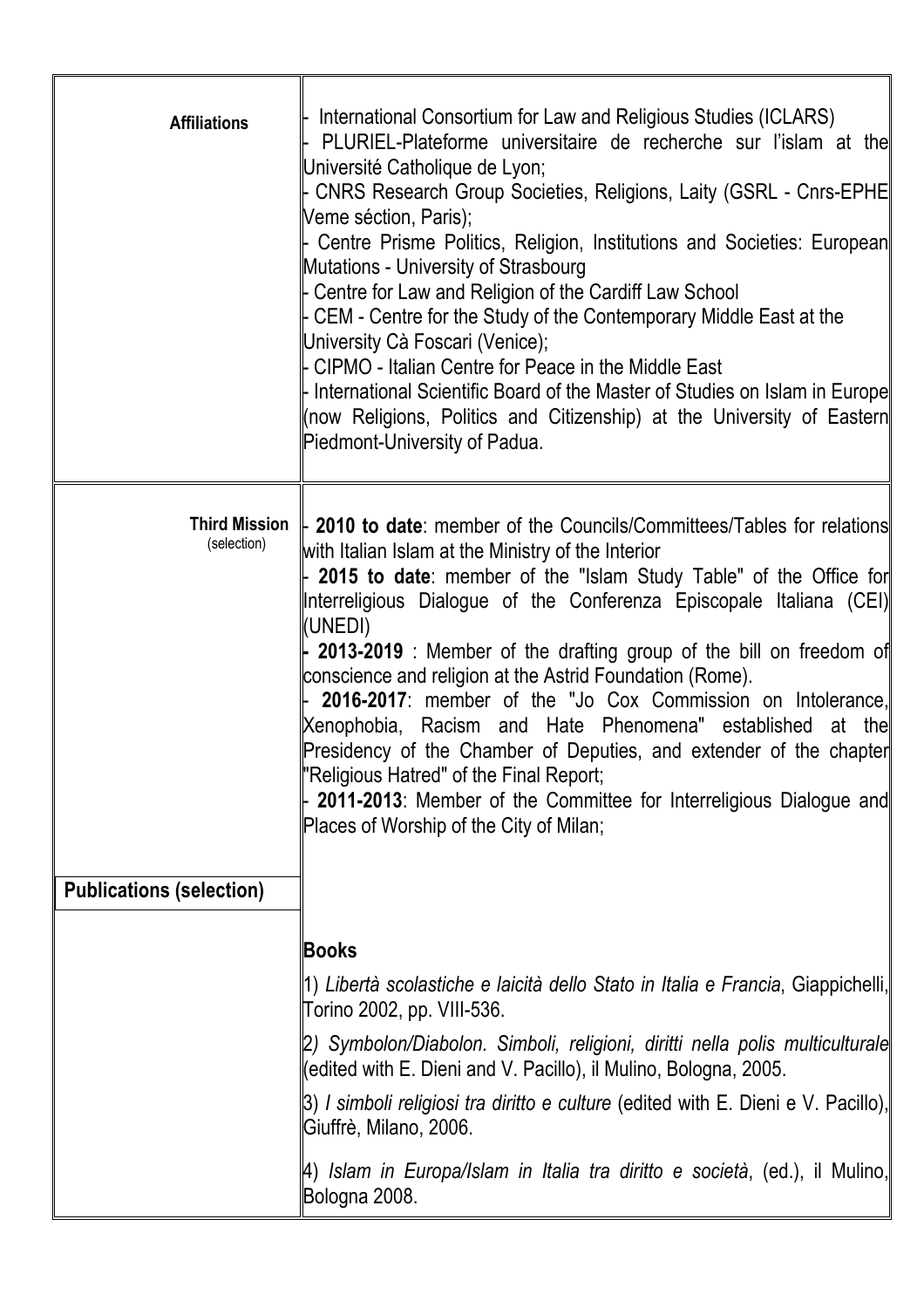|            | [5) Legal Practice and Cultural Diversity, (edited with R. Ballard, R. Grillo,<br>IA. J. Hoekma, M. Maussen & P. Shah), Ashgate, Farnham 2009.                                                                                                                                                           |
|------------|----------------------------------------------------------------------------------------------------------------------------------------------------------------------------------------------------------------------------------------------------------------------------------------------------------|
|            | 6) Diritto e religione nell'Islam Mediterraneo, (ed.), Il Mulino, Bologna  <br>  2012 (also published in Spanish: Derecho y religión en los países  <br> islámicos del Mediterraneo, sec. monográfica de la «Revista general de  <br>Derecho Canónico y Derecho Eclesiástico del Estado», 28 Enero 2012. |
|            | 7) Libertà religiosa in Italia. Un percorso incompiuto, Carocci, Roma 2012                                                                                                                                                                                                                               |
|            | 8) <i>The burqa affair across Europe</i> (ed. with Sabrina Pastorelli), Ashgate,  <br>Farnham 2013.                                                                                                                                                                                                      |
|            | 9) Religions and Constitutional Transitions in the Muslim Mediterranean.  <br>The Pluralistic Moment, ed. with J. Toronto, Routledge, Abingdon, Oxon<br>2017 (in paperback, 2018).                                                                                                                       |
|            | 10) Libertà religiosa e cittadinanza. Percorsi nella città plurale (ed.), <br>Marsilio, Venezia 2017.                                                                                                                                                                                                    |
|            | 11) Contemporary Issues in Islamic Law, Economics and Finance: A  <br>Multidisciplinary Approach, Routledge, Abingdon, Oxon 2020 (ed. With<br>Flavia Cortelezzi)                                                                                                                                         |
|            | Papers                                                                                                                                                                                                                                                                                                   |
| In Italian | ∥1) Il tentativo di revisione della legge "Falloux": cronaca di un iter∥<br>tormentato, in «Il diritto ecclesiastico», April-June 1994, II, pp. 456-485.                                                                                                                                                 |
|            | 2) L'Islam e la Repubblica, ovvero un interrogativo per il separatismo  <br> francese, in «Quaderni di diritto e politica ecclesiastica», 1996/1, pp. 113-<br>[161. (To this paper has been assigned the 1995 Jemolo Prize).                                                                             |
|            | β) Scuole confessionali in Francia e Italia: spunti per una comparazione  <br>tra ius conditum e ius condendum, in Lo studio del diritto ecclesiastico:<br>attualità e prospettive, ed. by V. Tozzi, Salerno, Edisud, 1996, pp. 177-<br>185.                                                             |
|            | 4) Aspetti giuridici della presenza musulmana in Europa, in AA. VV., ∥<br>∥uoghi del dialogo. Cristiani e musulmani in Italia, Franco Angeli, Milano∥<br>  1997, pp. 169-179.                                                                                                                            |
|            | Б) Chiese d'Europa ed islam: matrimoni misti, in «Il Regno», 12, 1997, pp.<br>329-342.                                                                                                                                                                                                                   |
|            | 6) Laicità, separazione e "contratto" nelle relazioni tra amministrazion∥<br>  pubbliche e culti in Francia. Il paradigma scolastico, in «Diritto Pubblico», <br>1999/2, pp. 525-573.                                                                                                                    |
|            | ∏) Le scuole musulmane in Italia: tra identità e integrazione, in Musulmani  <br>  in Italia. La condizione giuridica delle comunità islamiche, ed by S. Ferrari,                                                                                                                                        |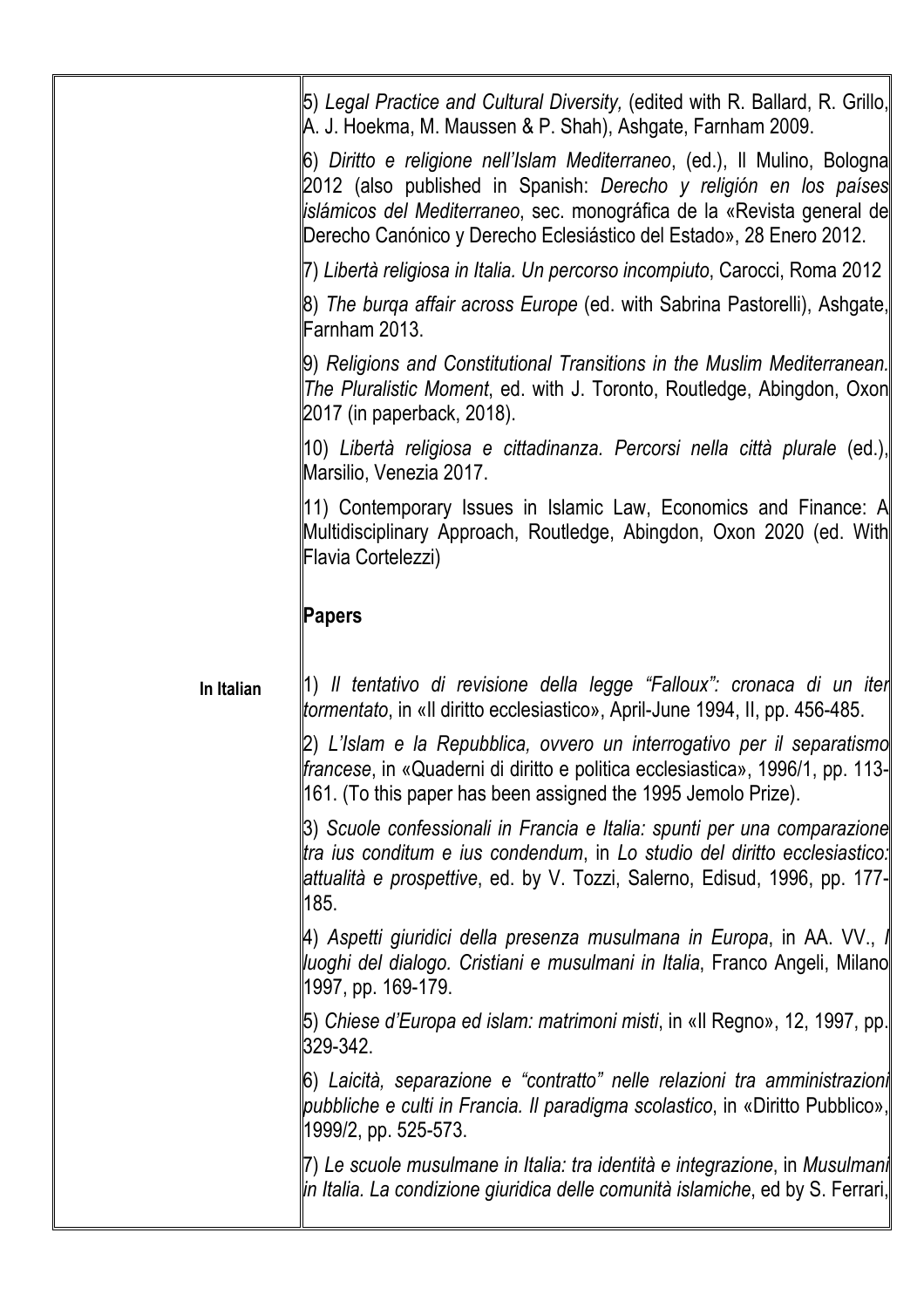| Bologna, il Mulino, 2000, pp. 131-156.                                                                                                                                                                                                                                           |
|----------------------------------------------------------------------------------------------------------------------------------------------------------------------------------------------------------------------------------------------------------------------------------|
| 8) Brevi note in tema di Islam, scuola privata e Costituzione, in Annali del∥<br>Dipartimento di Scienze Giuridico-Sociali e dell'Amministrazione<br>dell'Università degli Studi del Molise, 4/2002, vol. I, pp. 19-34.                                                          |
| 9) Laicità e religione civile: qualche osservazione su un "matrimonio<br>dispari", in «Quaderni di diritto e politica ecclesiastica», 2003/1, pp. 139-<br>164.                                                                                                                   |
| 10) Laicità e religione civile tra stato e società: «modello americano» e<br> «modello europeo» a confronto, in Pluralismo e religione civile. Una  <br>prospettiva storica e filosofica, ed by G. Paganini e E. Tortarolo, Bruno<br>Mondatori, Milano, 2004, pp. 253-274.       |
| ∥11) La lotta dei simboli e la speranza del diritto: laicità e velo musulmano∥<br>nella Francia di inizio millennio, in E. Dieni, A. Ferrari, V. Pacillo,<br>Symbolon/Diabolon. Simboli, religioni e diritti nell'Europa multiculturale, Il<br>  Mulino, Bologna, 2005, 120-155. |
| 12) Velo musulmano e laicità francese: una difficile integrazione, in l<br>simboli religiosi nei diritti del Vecchio continente, ed by Silvio Ferrari,<br>Carocci, Roma, 2006, pp. 93-132.                                                                                       |
| 13) L'intesa con l'islam e la Consulta: osservazioni minime su qualche<br>questione preliminare, in Il dialogo delle leggi. Ordinamento giuridico<br>  italiano e tradizione giuridica islamica, ed by Ida Zilio-Grandi, Marsilio,  <br>Venezia, 2006, pp. 29-53.                |
| 14) L'islam in Italia: questioni giuridiche e prospettive, in L'immigrazione  <br> islamica tra diversità religiosa e integrazione sociale, ed. by Mariano  <br>Crociata, Lussografica, Caltanisetta, 2006, pp. 35-70.                                                           |
| 15) La Fondazione delle Opere dell'Islam di Francia o come costruire  un " <br>  islam gallicano", in «Quaderni di diritto e politica ecclesiastica», 2006/1,  <br>lpp. 125-136.                                                                                                 |
| 16) Il matrimonio nel diritto della Chiesa cattolica latina, in A. Ferrari, R.  <br>Aluffi e A. M. Rabello, Il matrimonio. Diritto ebraico, canonico e islamico:<br>lun commento alle fonti, ed. by S. Ferrari, Giappichelli, Torino, 2006, pp.<br>95-180.                       |
| 17) Religioni, laicità e democrazia in Europa: per un nuovo "patto  <br>kelseniano", in Chiese cristiane, pluralismo religioso e democrazia liberale<br> in Europa, ed. by F. Bolgiani, F. Margotta Broglio, R. Mazzola, il Mulino,<br>Bologna, 2006, pp. 203-238.               |
| 18) Matrimoni religiosi e diritti statuali: topografia di una relazione a<br>"geometria variabile", in Sposare l'altro. Matrimoni e matrimoni misti<br> nell'ordinamento italiano e nel diritto islamico, ed. by Ida Zilio-Grandi,  <br>Marislio, Venezia 2006, pp. 77-103.      |
| 19) La legge francese "sul velo": genesi e primo bilancio, in « Annuario                                                                                                                                                                                                         |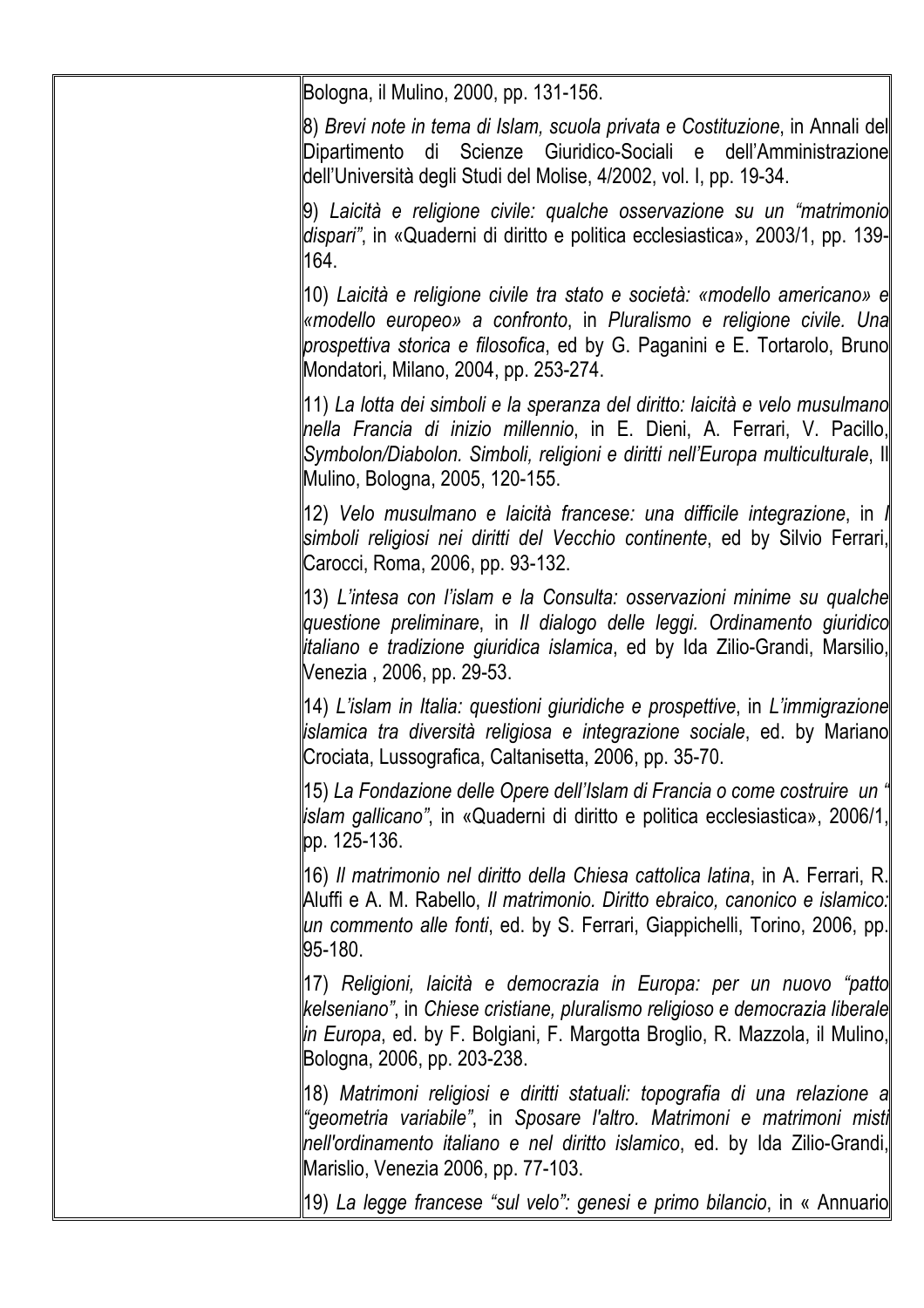| DIRECOM », VI, 6, 2007, pp. 61-75.                                                                                                                                                                                                                                                                                                                                                                                                                                      |
|-------------------------------------------------------------------------------------------------------------------------------------------------------------------------------------------------------------------------------------------------------------------------------------------------------------------------------------------------------------------------------------------------------------------------------------------------------------------------|
| [20) Il diritto delle Chiese evangeliche, in Introduzione al diritto comparato<br>delle religioni, ed. by S. Ferrari, A. Neri, Lugano, Eupress 2007, pp. 115-<br>134.                                                                                                                                                                                                                                                                                                   |
| [21) Elogio della temperanza: laicità e convivenza civile nel tempo delle<br>lidentità, in Convivenza civile e nuovo impegno pedagogico, La scuola,<br>Brescia 2007, pp. 19-39.                                                                                                                                                                                                                                                                                         |
| 22) L'esposizione del crocifisso nella scuola pubblica italiana, in « Rivista  <br>dell'istruzione », 4, 2007, pp. 119-120.                                                                                                                                                                                                                                                                                                                                             |
| 23) Entropia della laicità ?, in « Contemporanea », 4, 2007, pp. 676-683.                                                                                                                                                                                                                                                                                                                                                                                               |
| [25) L'insegnamento della religione nelle scuole pubbliche europee:<br>dall'aut-aut all'et-et, in « Annuario DIRECOM », VII/2008, pp. 197-203.                                                                                                                                                                                                                                                                                                                          |
| 26) L'islam nella scuola pubblica italiana: un'opportunità da non perdere,  <br>lin Alunni arabofoni a scuola, ed. by P. Branca e M. Santerini, Carocci,<br>Roma 2008, pp. 56-65.                                                                                                                                                                                                                                                                                       |
| 27) La scuola italiana di fronte al paradigma musulmano, in Islam in<br>Europa/Islam in Italia tra diritto e società, ed. by A. Ferrari II Mulino,<br>Bologna, 2008, pp. 171-198.                                                                                                                                                                                                                                                                                       |
| 28) Laicità del diritto e laicità narrativa, in « Il Mulino», 6, 2008, pp. 1121-<br>∥1128.                                                                                                                                                                                                                                                                                                                                                                              |
| [29) Editoriale, in « Annuario DIRECOM», VIII, 8, 2009, pp. 5-8.                                                                                                                                                                                                                                                                                                                                                                                                        |
| 30) Annotazioni introduttive sul principio giuridico di laicità, in, Laicità alla  <br>∥prova. Religioni e democrazia nelle società pluraliste (ed by R. Mazzola e∥<br>A. Caraccio), Guerini, Torino 2009, pp. 6-21.                                                                                                                                                                                                                                                    |
| 31) Istruzione confessionale e legge sulla libertà religiosa, in Proposta d∤ <br>riflessione per l'emanazione di una legge generale sulle libertà religiose.<br>Atti del seminario di studio organizzato dalla Facoltà di Scienze Politiche<br>dell'Università degli Studi di Salerno e dal Dipartimento di Teoria e Storia<br>delle Istituzioni. Napoli e Fisciano, 15, 16 e 17 ottobre 2009, ed. by V.<br>Tozzi, G. Macrì, M. Parisi, Giappichelli 2010, pp. 255-264; |
| 32) Quale politica per l'Islam italiano ? Breve nota a margine, in La<br>Costituzione italiana in lingua araba nell'ambito del dialogo interreligioso e<br>delle relazioni tra ordinamenti giuridico, ed. by G. Zilio Grandi, Anci,<br>Rubano (Pd) 2010, pp. 56-65.                                                                                                                                                                                                     |
| 33) Italia – Libertà religiosa : quando la normativa tace. Minoranze  <br>religiose e federalismo all'italiana, in « il Regno », 2010, 20, pp. 707-711.                                                                                                                                                                                                                                                                                                                 |
| 34) Libertà religiosa e minoranze. Musulmani e ortodossi nella prospettiva  <br>∥ <i>federalista</i> , in <u>www.statoechiese.it</u> and in «Il diritto ecclesiastico» CXXI, 3-∣<br>4/luglio- 2010, pp. 673-696.                                                                                                                                                                                                                                                        |
| [35) L'esperienza cattolica nella costruzione dell'ordinamento giuridico                                                                                                                                                                                                                                                                                                                                                                                                |
|                                                                                                                                                                                                                                                                                                                                                                                                                                                                         |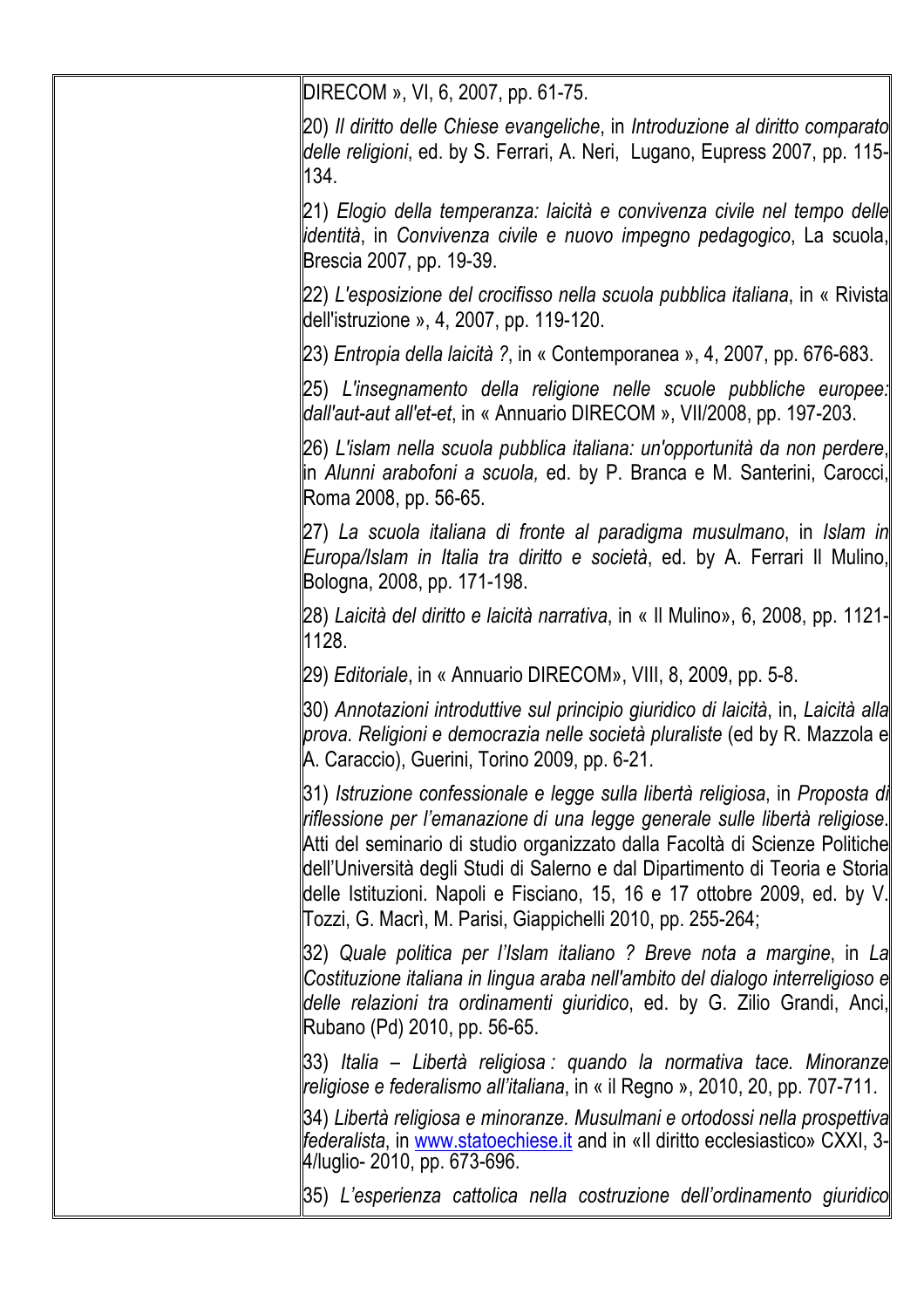| ∥italiano: osservazioni minime a centocinquant'anni dall'Unità, in "Quaderni∥<br>di diritto e politica ecclesiastica", 1, 2011, pp. 255-267.                                                                                                                                                                                                                                                                                                           |
|--------------------------------------------------------------------------------------------------------------------------------------------------------------------------------------------------------------------------------------------------------------------------------------------------------------------------------------------------------------------------------------------------------------------------------------------------------|
| 36) Lo statuto giuridico dell'islam: una sfida europea, in Consilium<br>Conferentiarum Episcoporum Europae (CCEE) – Gruppo di Ricerca e<br>∥Informazione Socio-Religiosa (GRIS), Rapporti tra cristiani e musulmani in∥<br>Europa, Edizioni Studio Domenicano, Bologna 2012, pp. 23-46.<br> 37) La lotta dei simboli e la speranza del diritto (Parte seconda): la guerra  <br> "italiana" al "burqa" e al "niqab", in «Quaderni di diritto e politica |
| ecclesiastica», 1, 2012, pp. 39-61.<br>38) L'insegnamento religioso nella scuola. Tra fasti di "cristianità" perdute<br>∥e orizzonti glocali. Qualche riflessione a margine, in « Rivista di Storia del∥                                                                                                                                                                                                                                               |
| Cristianesimo », 1, 2012, pp. 151-160.<br> 39) Una libertà per due ? Oltre l'incommensurabilità, per un diritto di                                                                                                                                                                                                                                                                                                                                     |
| libertà religiosa mediterraneo, in Diritto e religione nell'Islam Mediterraneo  <br>∥(ed by A. Ferrari, Il Mulino: Bologna 2012); ¿Una libertad para dos? Más<br>allá de la inconmensurabilidad, un derecho de libertad religiosa                                                                                                                                                                                                                      |
| mediterráneo, in «Revista general de Derecho Canónico y Derecho<br>Eclesiástico del Estado», 28 Enero 2012, pp. 1-16.<br>  40) Chiesa cattolica e Italia: la "separazione ragionevole": breve excursus                                                                                                                                                                                                                                                 |
| sulla politica ecclesiastica risorgimentale, in press.<br> 41)Verso un Islam italiano ? Qualche indicazione tra passato e futuro, in  <br>La nuova evangelizzazione e l'ecumenismo, ed by Ufficio Nazionale per                                                                                                                                                                                                                                        |
| ll'Ecumenismo e il Dialogo Interreligioso of the Italian Bishops Conference,<br>lin press.                                                                                                                                                                                                                                                                                                                                                             |
| 42) L'islam in Europa: uno scenario nuovo e aperto per la libertà religiosa, <br>lin «Veritas et Jus», 5, 2012, pp. 13-36.<br>∥43) La politica ecclesiastica dell'Italia post-unitaria: un modello post-∥                                                                                                                                                                                                                                              |
| ∥Westphaliano, in «Stato e Chiese e pluralismo confessionale», Rivista∥<br>telematica, 25 febbraio 2013.                                                                                                                                                                                                                                                                                                                                               |
| 44) L'Islam in Italia: un'occasione per il diritto di libertà religiosa, in «Ad  <br>Gentes», 17, 2013, pp. 40-51.<br> 45) Intese e sfide del pluralismo in Italia, in Laicità e libertà religiosa, a∥                                                                                                                                                                                                                                                 |
| cura di G. Dal Ferro, Edizioni Rezzara, Vicenza 2013, pp. 31-48.<br>  46) Dove va la libertà religiosa: percorsi comuni tra le due sponde del                                                                                                                                                                                                                                                                                                          |
| Mediterraneo, in «Stato, Chiese e pluralismo confessionale», Rivista<br> telematica, 5, 10/02/2014 pp. 1-41.<br>  47) Libertà religiosa e "diritto di libertà religiosa", in «Rivista di teologia                                                                                                                                                                                                                                                      |
| morale», 184, 4, 2014, pp. 513-518.<br>  48) Il diritto di libertà religiosa di fronte alle sfide del pluralismo, in I ponti                                                                                                                                                                                                                                                                                                                           |
| di Babele. Cantieri, progetti e criticità nell'Italia delle religioni, a cura di P.<br>  Naso, B. Salvarani, Dehoniane, Bologna 2015, pp. 45-58.<br>  49) Le parole europee della libertà religiosa: laicità e secularism nell'età                                                                                                                                                                                                                     |
| della globalizzazione, in Categorie e terminologie del diritto nella<br>prospettiva della comparazione, a cura di M. Graziadei e B. Pozzo,<br>Milano, Giuffrè 2015, pp. 347-366.                                                                                                                                                                                                                                                                       |
|                                                                                                                                                                                                                                                                                                                                                                                                                                                        |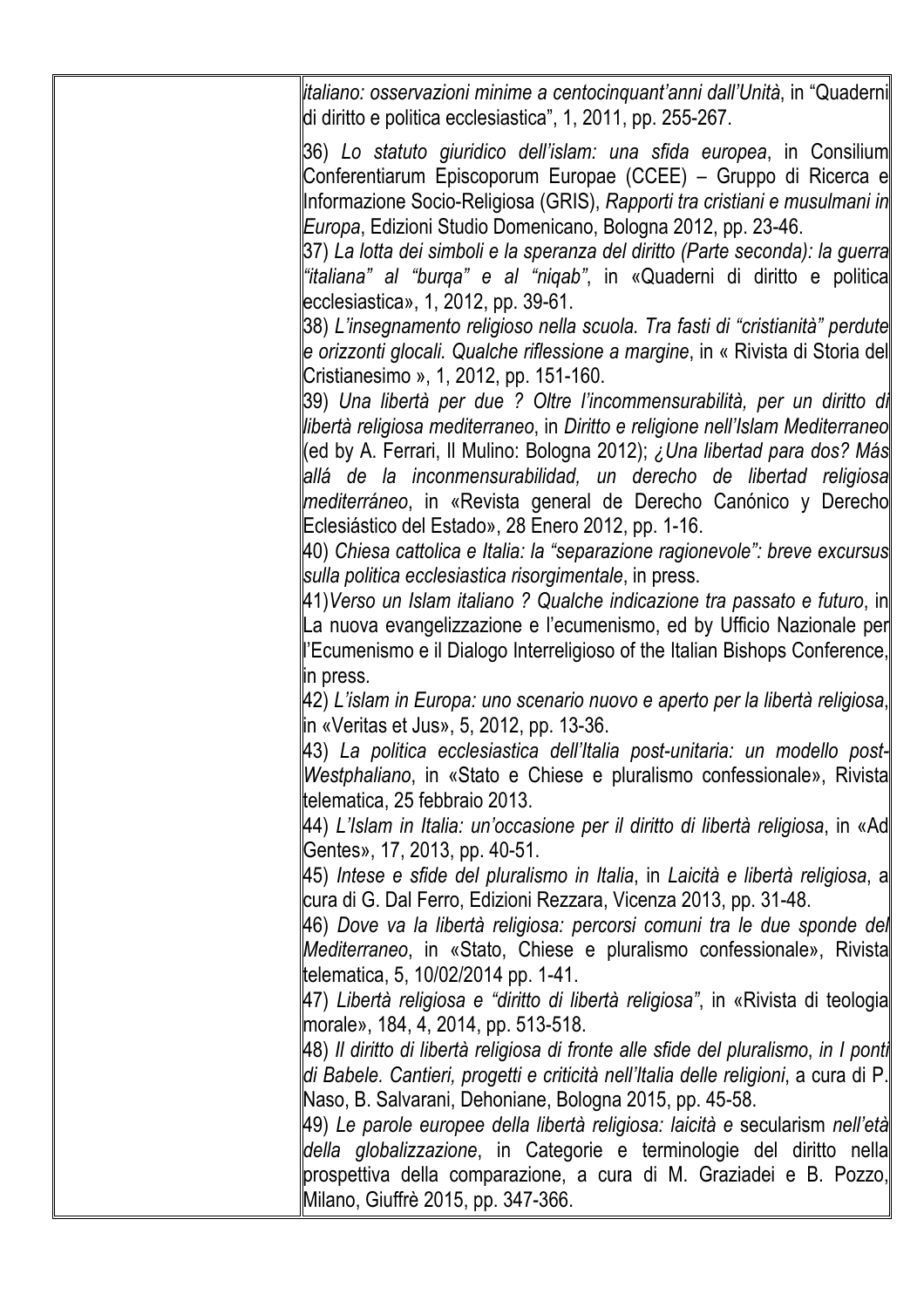|           | 50) Il diritto di libertà religiosa nello spazio mediterraneo: primi appunti per  <br>  una storia comune, in Anuario de Derecho Eclesiástico del Estado XXXI <br>$(2015)$ , pp. 243-264.                                                                                                                                                                                                                                                                                                                                  |
|-----------|----------------------------------------------------------------------------------------------------------------------------------------------------------------------------------------------------------------------------------------------------------------------------------------------------------------------------------------------------------------------------------------------------------------------------------------------------------------------------------------------------------------------------|
|           | 51) Cibo, diritto, religione. Problemi di libertà religiosa in una società<br>plurale, in «Stato, Chiese e pluralismo confessionale», Rivista telematica,<br>26/04/2016.                                                                                                                                                                                                                                                                                                                                                   |
|           | 52) "La proposta di legge in materia di libertà religiosa nei lavori del<br>gruppo di studio Astrid. Le scelte di fondo." Stato, Chiese e pluralismo<br>confessionale, 20 (2017): 1-20.                                                                                                                                                                                                                                                                                                                                    |
|           | 53) Dalla "tutela penale dei culti" al diritto penale di libertà religiosa:<br>piccola nota sull'esperienza italiana, in «Derecho y Religion» XII, 2017,<br>63-78.                                                                                                                                                                                                                                                                                                                                                         |
|           | 54) Secularism e post-modernità: qualche eco da oltreoceano, in Stato,<br>Chiese e pluralismo confessionale, 2 (2018): 1-18 e, con il titolo, in<br>Rigore e curiosità, Scritti in memoria di Cristina Folliero, Giappichelli,<br>Torino 2018, pp. 399-413.                                                                                                                                                                                                                                                                |
|           | 55) Islam in Italia 2017: l'anno della svolta (annunciata)?, in Politica in<br>  Italia. I fatti dell'anno e le interpretazioni. Edizione 2018, a cura di C.<br>∥Forestiere e F. Tronconi, Il Mulino, Bologna 2018, pp. 193-211.<br> 56) Il "Governo Giallo-Verde" di fronte all'islam: l'eredità della XVII<br>  legislatura, in «Diritto, Immigrazione e Cittadinanza», 3, 2018, pp. 1-25  <br>khttps://www.dirittoimmigrazionecittadinanza.it/archivio-saggi-<br>commenti/saggi/fascicolo-n-3-2018-1/306-saggioferrari) |
|           | 57) Le linee generali della Proposta di legge sulla libertà di coscienza e di<br>religione, in La legge che non c'è. Proposta per una legge sulla libertà<br>religiosa in Italia, ed. by. R. Zaccaria, S. Domianello, A. Ferrari, P. Floris,<br>R. Mazzola, il Mulino, Bologna 2019, pp. 57-102.<br> 58) Agenda 2020": dove va l'Islam italiano?, OASIS, 6 Febbraio 2020, pp.<br>$ 1-9;$                                                                                                                                   |
|           | 59) L'ospitalità del diritto o dell'impervio cammino della dignità umana.<br>  STATO, CHIESE E PLURALISMO CONFESSIONALE, vol. 22, 2020, p.<br>l44-61.                                                                                                                                                                                                                                                                                                                                                                      |
| In French | 1) Le "contrat" dans les relations entre cultes et administrations publiques<br>en France: le paradigme scolaire, in Le contrat. Usages et abus d'une<br> notion, ed. by S. Erbès-Seguin, Paris, Desclée de Brouwer, 1999, pp. 81-<br> 106.                                                                                                                                                                                                                                                                                |
|           | 2) Entre Etat et Elise: l'enseignement de la théologie catholique en Italie<br>et Espagne ou de l'actualité d'une séparation, in «Studia Canonica», 37/2,<br>2003, 379-410.                                                                                                                                                                                                                                                                                                                                                |
|           | 3) La lutte des symboles et l'espoir du droit. Laïcité et "voile islamique" en<br>France au début du nouveau millénaire, in «Migrations Société», 2004,<br>  vol. 16, n. 96, pp. 63-168.                                                                                                                                                                                                                                                                                                                                   |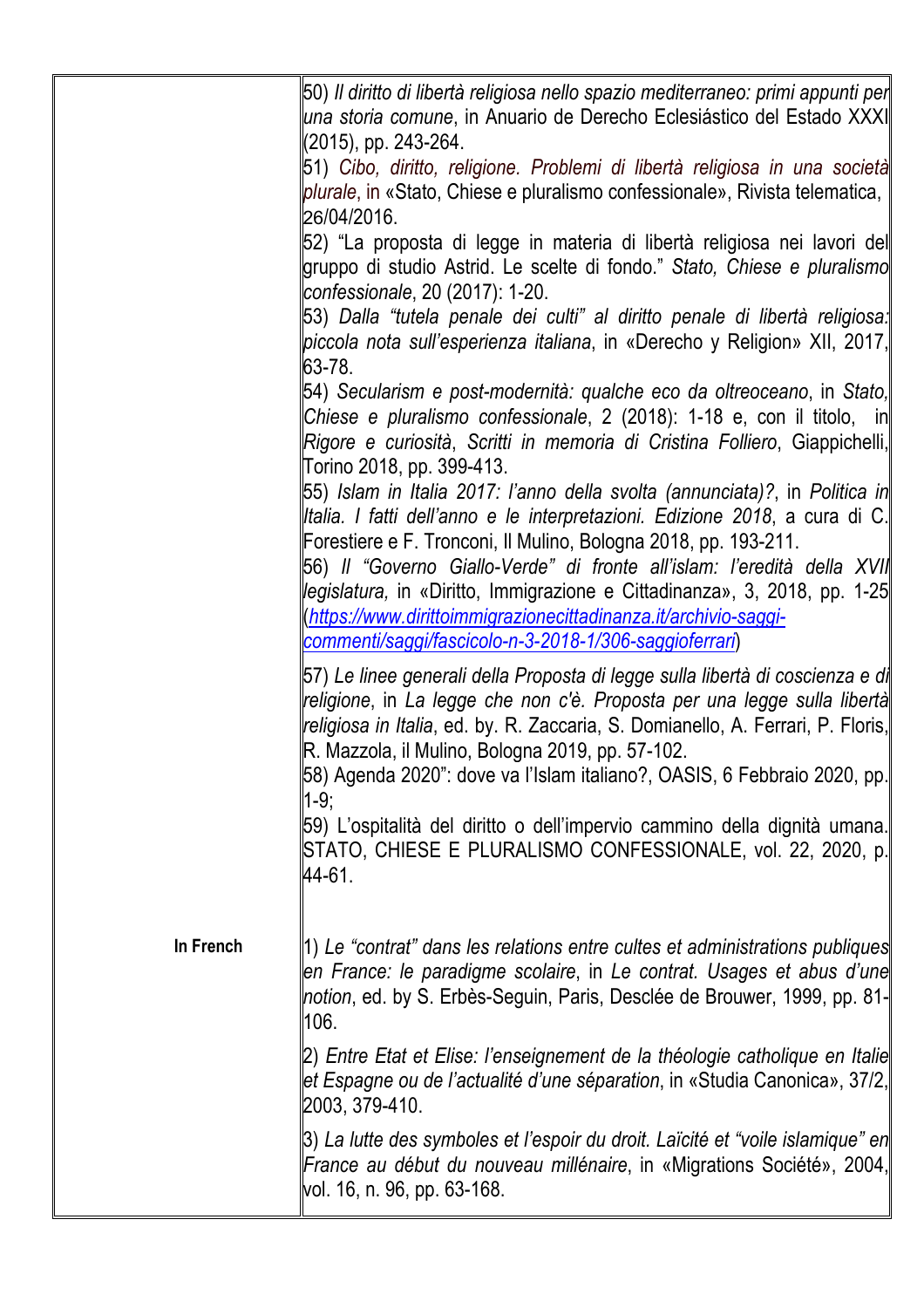| 4) Les ambiguïtés de la « saine laïcité » de l'Etat italien, in Jean-Paul∥<br>  Willaime (ed.), Des maîtres et des Dieux. Ecoles et religions en Europe,  <br>Belin, Paris, 2005, pp. 43-58.                                                                                                                                                                                                                     |
|------------------------------------------------------------------------------------------------------------------------------------------------------------------------------------------------------------------------------------------------------------------------------------------------------------------------------------------------------------------------------------------------------------------|
| [5) Institutions Religieuses et Education religieuse dans l'UE: le modèle  <br>  italien (Avrupa Birliğinde Dinî Eğitimi: İtalyan Modeli), in Avrupa Birliği  <br>Sürecinde, Dinî Kurumlar ve Din Eğitimi, Religious Institutions and<br>Education in the Process of European Union: Comparative Analysis of<br> Religious Union and Turkey, ISAV - ENSAR NEŞRİYAT, İstanbul 2007, <br>lpp. 437-459 and 461-480. |
| 6) Laïcité et multiculturalisme à l'italienne, in « Archives des Sciences  <br>Sociales des Religions », 53, 141, janvier-mars 2008, pp. 133-154.                                                                                                                                                                                                                                                                |
| ∥7) De la politique à la technique: laïcité narrative et laïcité du droit. Pour∥<br>∥une comparaison France/Italie, in Le droit ecclésiastique en Europe et à  <br>ses marges (XVIII-XX siècles), ed. by Brigitte Basdevant Gaudemet et<br>François Jankowiak, Peeters, Leuven 2009, pp. 333-345.                                                                                                                |
| 8) Le religieux dans l'Europe d'aujourd'hui : bref excursus socio-juridique,  <br>lin Islam en Europe : quel modèle ? Actes du colloque international<br>Casablanca 20 et 21 juin 2009, Marsam, Rabat 2011, pp. 19-26;                                                                                                                                                                                           |
| 9) L'enseignement de la religion dans les écoles étatiques européennes :<br> le cas de l'islam, in Islam en Europe : formation des cadres, éducation  <br>religieuse et enseignement du fait religieux, Actes du colloque<br> international Strasbourg, 29 et 30 mars 2010, Marsam, Rabat 2011, pp. <br>49-59.                                                                                                   |
| [10) La religion dans l'éducation publique – le cas italien, in Religion in<br>Public Education. La Religion dans l'Education Publique, ed. by Gerhard<br>Robbers, European Consortium for Church and State Research, Germany<br>2011, pp. 257-272.                                                                                                                                                              |
| 11) L'influence du catholicisme dans la construction de l'ordre juridique  <br> italien, in « Droit, Ethique, Religion » : de l'âge théologique à l'âge  <br>bioéthique, Bruylant Bruxelles 2012, pp. 227-240.                                                                                                                                                                                                   |
| 12) Les aumôneries hospitalières en Italie et au Royaume-Uni, in∥<br>Assistance spirituelle dans les services publics. Situation française et<br>eclairages européens, ed by Anne Fornerod, Presses Universitaires de<br>Strasbourg, Strasbourg 2012, pp. 49-61.                                                                                                                                                 |
| 13) "Le droit européen de liberté religieuse au temps de l'islam." Stato,<br>Chiese e pluralismo confessionale, 20 (2017): 1-16 ;                                                                                                                                                                                                                                                                                |
| [14) Laïcité et droit de liberté religieuse. Aux défis de l'« islam européen » :<br>∥une transformative accommodation globale et nécessaire, in Laïcité et∥<br>pluralisme religieux, dir. par Florence Faberon, Presses Universitaires<br>d'Aix-Marseille, Aix-en-Provence 2018, pp. 119-131.                                                                                                                    |
|                                                                                                                                                                                                                                                                                                                                                                                                                  |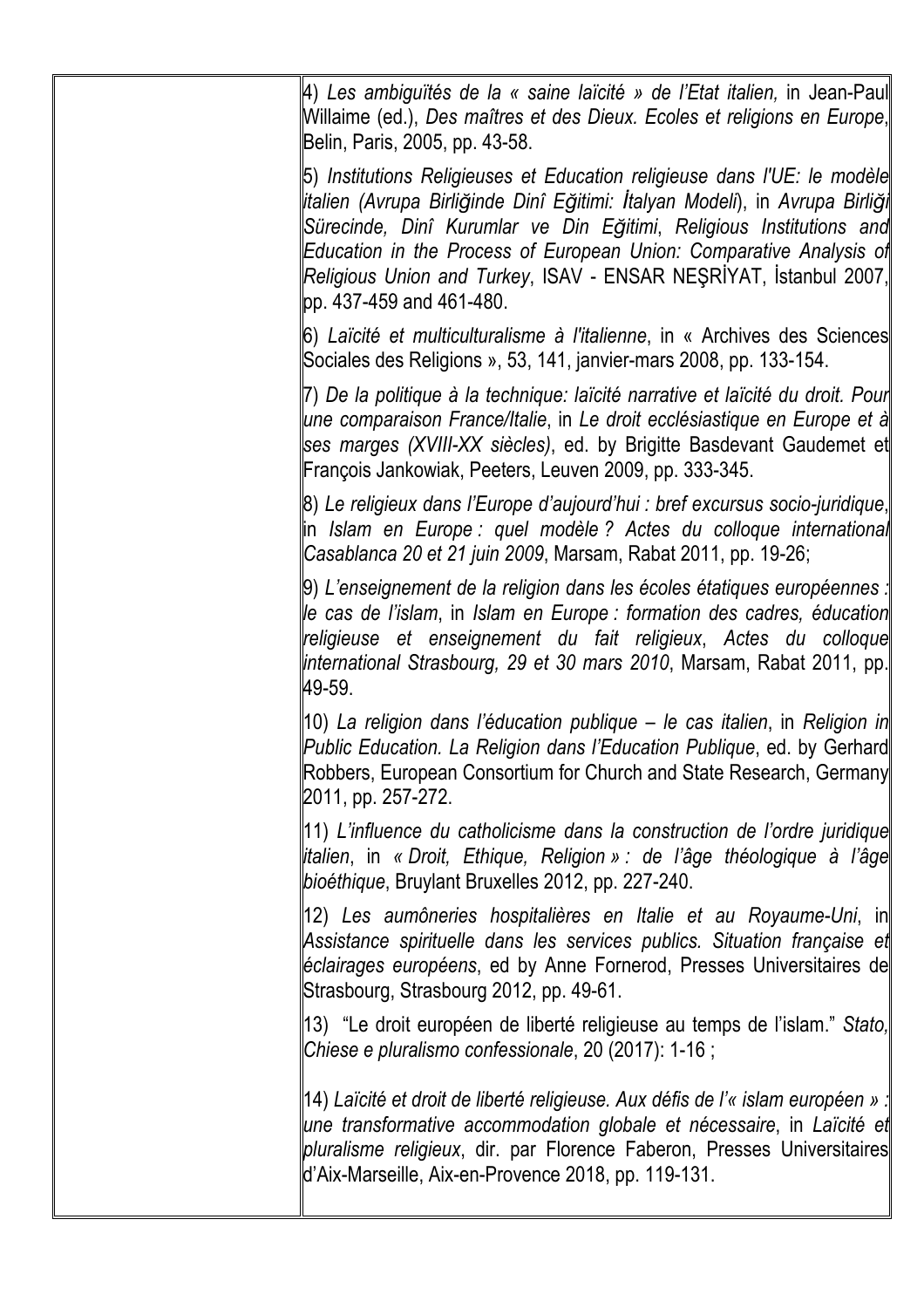|            | 15) Islam et valeurs : l'expérience italienne, in «Revue du droit des  <br>religions», n. 6, novembre 2018, pp. 77-98.                                                                                                                                                                                                                                |
|------------|-------------------------------------------------------------------------------------------------------------------------------------------------------------------------------------------------------------------------------------------------------------------------------------------------------------------------------------------------------|
|            | 16) Pour une agora politique partagée autour de la méditerranée, Stato,<br>Chiese e pluralismo confessionale, 34 (2019): 116-122;                                                                                                                                                                                                                     |
|            | 17) Vers un droit de liberté religieuse partagé: les deux rives de la<br>Méditerranée face aux defies de l'universalisme. In: (ed.): Valentine Zuber<br>Albarto Fabio Ambrosio Jacques Huntziger, Liberté de religion et de<br>conviction en Méditerranée. Les nouveaux défis, Hermann, Paris 2020,<br>lpp. 399-409.                                  |
|            | 18) Droit européen à la liberté religieuse et paradigmes des relations etat<br>religions dans l'Europe contemporaine: une cacophonie épineuse, in<br>Stato, Chiese e pluralismo confessionale, 18 (2021): 1-21.                                                                                                                                       |
|            | 19) <i>Le principe de laïcité en Italie</i> , AL-MAGALLAT AL-GAZA'IRIYAT LI-L-<br>  ULUM AL-QANUNIYAT WA AL-SIYASIYAT (Revue Algerienne des<br>Sciences Juridiques et Politiques), Vol: 59, N°:1, 2022, pp. 1-19.                                                                                                                                     |
| In English | 11) State and Churches in Italy: from Liberal Separation to Democratic<br>Laicità, in «Jahrbuch für Europäische Verwaltungsgeschichte», «JEV»,<br>  14, 2002, pp. 1-42.                                                                                                                                                                               |
|            | [2) France and Greece: two approaches to religious pluralism, in « Law<br>and Justice », 152, 2004, pp. 27-43.                                                                                                                                                                                                                                        |
|            | 3) Religion, Secularism and Democracy in Europe, in « Jean Monnet  <br>Working Papers », New York Law School, 3/2005, 1-19.                                                                                                                                                                                                                           |
|            | $ \!4)$ The problem of civic cohesion and the role of the state school in France $ \! $<br>and Italy: historical, religious and secular comparisons, in « Journal of<br>Moral Education », 35, 4, 2006, pp. 533-550.                                                                                                                                  |
|            | [5) The Italian Case, in State and Religion in Europe. Legal System-<br>Religious Education - Religious Affairs, Center for Islamic Studies,<br>stanbul 2006, pp. 209-239, translated into Turksih: <i>Italya</i> , in Avrupa<br>Birliği Ülkelerinde. Din-Devlet İlişkisi, a cura di Ali Kőse, Talip Kűçűkcan,<br>  Isam, Istanbul 2008, pp. 223-251. |
|            | 6) National Identity and Religious Freedom: the Italian Case, in ПРАВА<br> ЧЕЛОВЕКА В РОССИИ И ЗА РҮБЕЖОМ, Издателъство МНЭПҮ,<br> Мосва 2007, pp. 185-191.                                                                                                                                                                                           |
|            | 7) Religious Education in Globalized Europe, in G. Motzkin & Y. Fischer<br>ceds), Religion and Democracy in Contemporary Europe, Alliance, London<br>2008, pp. 113-124.                                                                                                                                                                               |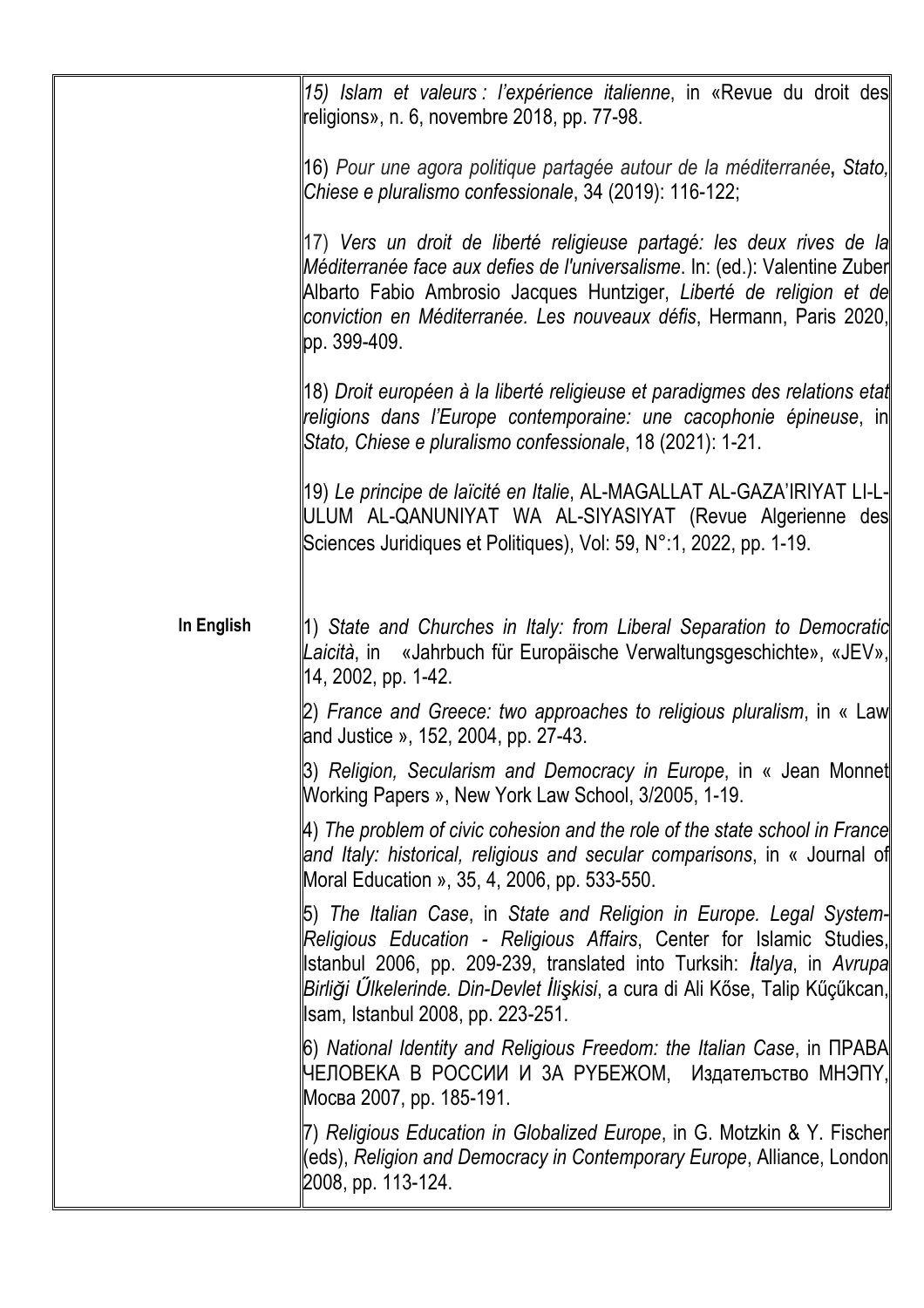8) *The Italian accomodations. Liberal State and Religious freedom in the "Long Century"*, in L. Derocher, C. Gélinas, S. Lebel-Grenier et P. C. Noël (eds.). *L'État canadien et la diversité culturelle et religieuse 1800-1914*, Presses de l'Université du Québec, Québec 2009, pp. 143-153. 9) *The Secularism principle in Multicultural Societies, or what Space for Religious Truth in the Realm of Relativism ? A European history*, in Barbara Pozzo & John Valery White (eds.), *Multiculturalisms - Different views on Multiculturalism in a Global View*, Staempfli Verlag, Berna 2009, pp. 159-179. 10) *The Catholic Church and Political Power: a Long and Complex Relationship*, in, Pontificio Consiglio per il Dialogo Interreligioso, «Pro Dialogo» , nn. 134-135, 2010 (2-3), pp. 198-206. 11) (with Silvio Ferrari) *Religion and the Secular State*, The Italian National Reports to 18<sup>th</sup> World Congress of Comparative Law, Washington 2010, in The Cardozo Electronic Law Bulletin, VOL. 16(1), Special Issue, Edited by P. G. Monateri, in http://www.unipa.it/scienzepolitiche/files/Italian%20National%20Reports% 20to%20Washington%202010.pdf 12) *Civil Religion in Italy : « A Mission Impossible » ?*, in « The George Washington International Law Review», 41, 4, 2010, pp. 839-859. 13) *Religious Freedom and the Public-Private Divide: A Broken Promise for Europe ?*, in *Religion in Public Spaces. A European perspectives*, ed. by Silvio Ferrari and Sabrina Pastorelli, Ashgate, Farnham 2012, pp. 71- 91. 14) *Religious Education in Italy*, in *The Routledge International Handbook of Religious Education*, Routledge, New-York 2012, pp. 179-184. 15) *Funding Religious Heritage*: *The Italian Case*, in *Funding Religious Heritage*, ed. by Anne Fornerod, Ashgate, Farnham 2015, pp. 127-148. 16*) Charlie Hebdo: Orienting Points*, in Blog (http://www.indiana.edu/~csres/forum.php#ferrari) Indiana University Bloomington – Consortium for the Study of Religion, Ethics and Society 17) *Islam in Italy: a non-religion in a religious country ?*, in "Annuaire de Droit Comparé des Religions", 2015, 147-181. 18) "Italy". In *Encyclopedia of Law and Religion*, ed. by G. Robbers, C. Durham, 195-211. Leiden: Brill, 2016. 19) *Dynamics of religious freedom om the two Mediterranean sides. An linterconnected history, in Religions and Constitutional Transitions in the Muslim Mediterranean. The Pluralistic Moment*, ed. with J. Toronto, Routledge, Oxford 2017, pp. 3-17.  $\vert$ 20) Islam in Italy 2017: the year of the announced breakthrough?